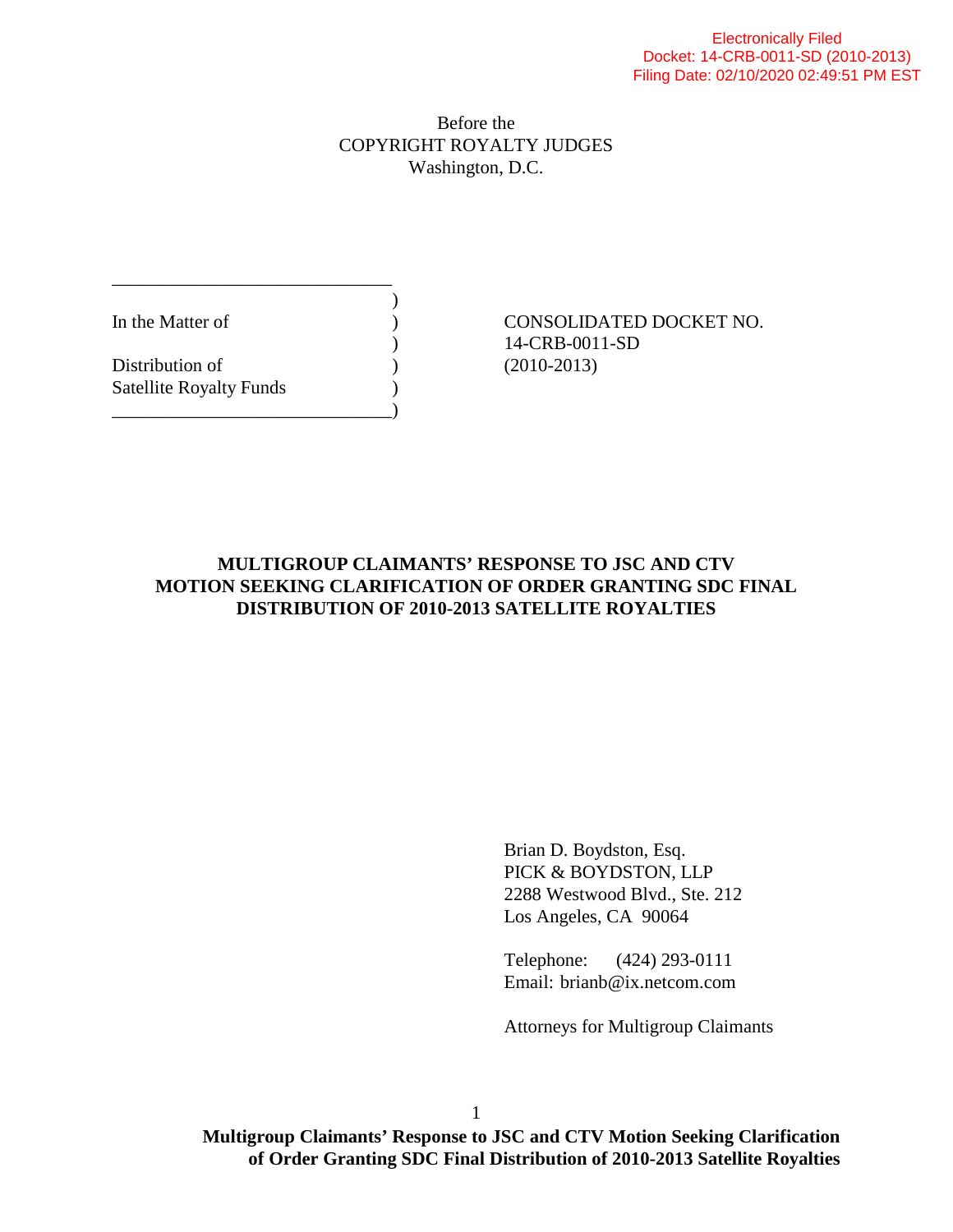On January 14, 2020, the Joint Sports Claimants and Commercial Television Claimants filed their joint *Motion for Final Distribution of 2010-2013 Satellite Royalties*, in the Allocation Phase of 2010-2013 satellite royalties. Specifically, such filing was for Consolidated Docket No. 14-CRB-0011-SD (2010-2013), an Allocation proceeding to which Multigroup Claimants is not a party, and therefore lacked standing to respond. (However, for reasons Multigroup Claimants can only speculate on, the eCRB system now lists Multigroup Claimants as a "participant" in Consolidated Docket No. 14-CRB-0011-SD (2010-2013).)

 On February 7, 2020, the same parties filed their *Motion to Clarify Order Granting SDC's Motion for Final Distribution of 2010-2013 Satellite Royalties*, also for the same Allocation proceeding.

 Notably, the latter motion refers to the failure of any party to oppose the former motion, and cites to the recent rejection of Multigroup Claimants' *Petition for Panel Rehearing and/or Petition for En Banc Review* with the U.S. Court of Appeals for the District of Columbia Circuit. That *Petition* sought review of a *different* CRB proceeding, a Distribution proceeding, Consolidated Docket No. 14-CRB-0010-CD/SD (2010-2013), and the JSC (and CTC) suggest that rejection of the *Petition* on February 5, 2020 clears a path for distribution of all 2010-2013 satellite royalties in the sports programming category.

 As the Judges may take judicial notice of, Multigroup Claimants' *Petition* was for a rehearing and/or en banc review of the Court of Appeals decision issued December 6, 2019. As expressly set forth in such Court of Appeals decision, the Court of Appeals dismissed Multigroup Claimants' appeal on the grounds that the Court of Appeals "lacked jurisdiction" to hear the merits of Multigroup Claimants appeal.

 $\mathcal{D}_{\mathcal{L}}$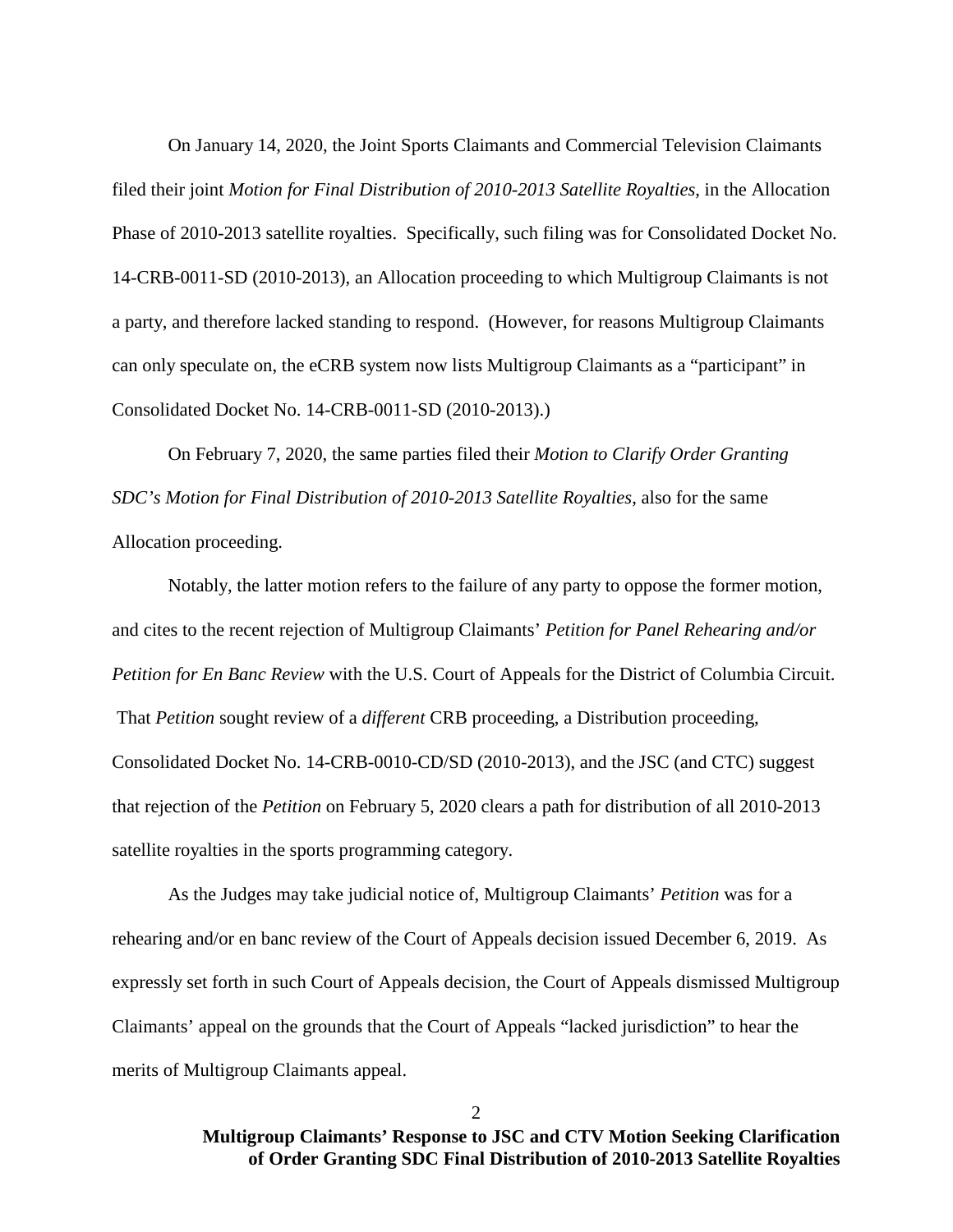At this juncture, Multigroup Claimants is consulting with legal counsel regarding the foregoing matters in order to determine whether it desires to pursue the merits of its objections before a court that has jurisdiction to review such objections. If Multigroup Claimants elects to do so, it will likely occur no later than March 27, 2020. Multigroup Claimants has not yet made such determination, but is inclined to do so. On such grounds, Multigroup Claimants opposes any motion for final distribution of 2010-2013 satellite royalties in the sports programming category.

 Notwithstanding the foregoing, in the event that the Judges nevertheless grant distribution to the JSC of any further 2010-2013 satellite royalties, despite a likelihood that significant issues surrounding the proceeding remain unresolved, certain precautions must be taken. Initially, the same precautions as exist for advance distributions must be set in place, including a representation that the JSC will return any distributed royalties that are later deemed to have been inappropriately distributed to them.

Respectfully submitted,

February 10, 2020  $\sqrt{s/2}$ 

 Brian D. Boydston, Esq. PICK & BOYDSTON, LLP 2288 Westwood Blvd., Ste. 212 Los Angeles, CA 90064

 Telephone: (424) 293-0113 Email: brianb@ix.netcom.com

Attorneys for Multigroup Claimants

**Multigroup Claimants' Response to JSC and CTV Motion Seeking Clarification of Order Granting SDC Final Distribution of 2010-2013 Satellite Royalties**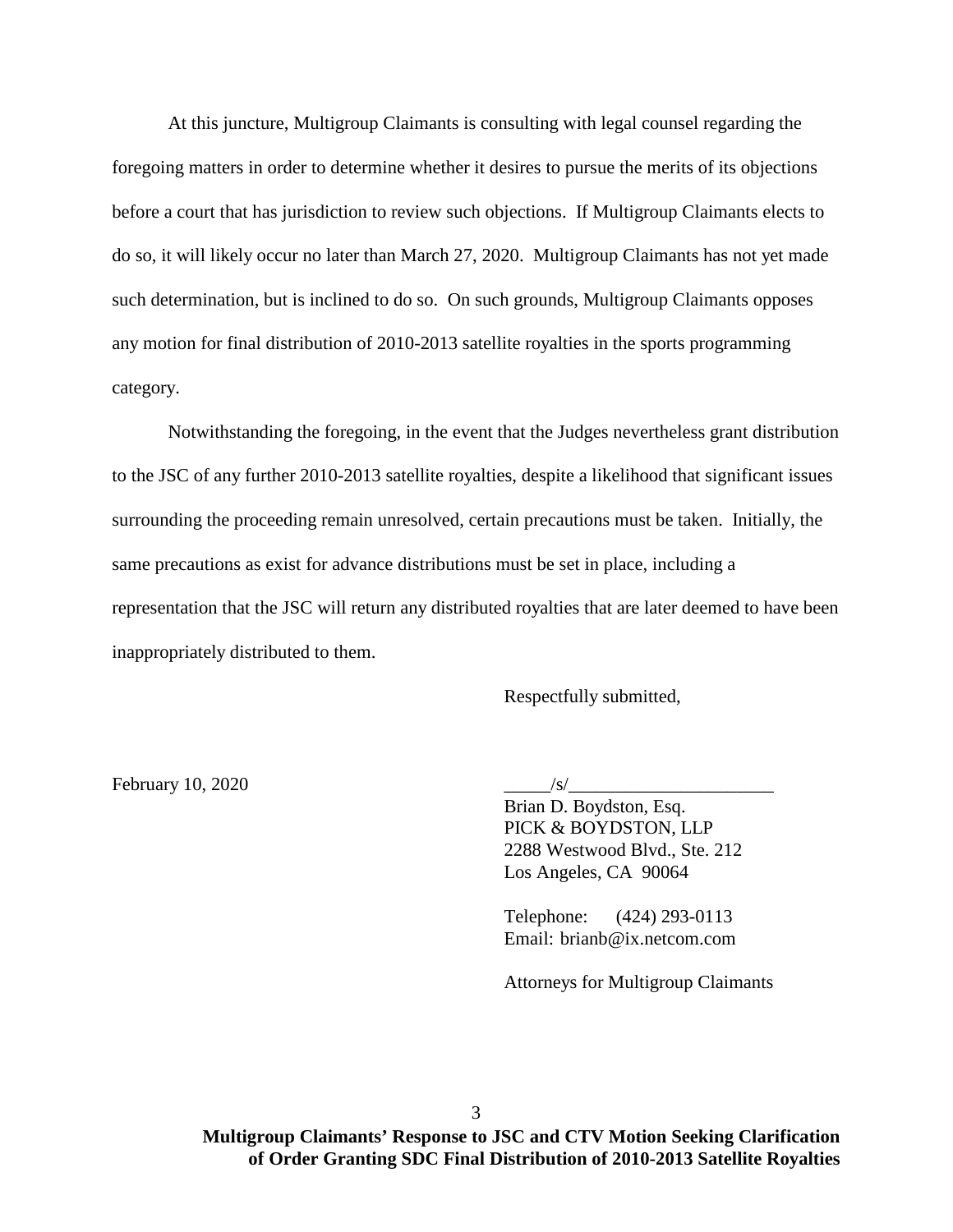## **CERTIFICATE OF SERVICE**

 I hereby certify that on this 10th of February, 2020, I caused the foregoing to be served on all parties by filing through the eCRB system.

 $\frac{1}{\sqrt{S}}$ 

Brian D. Boydston, Esq.